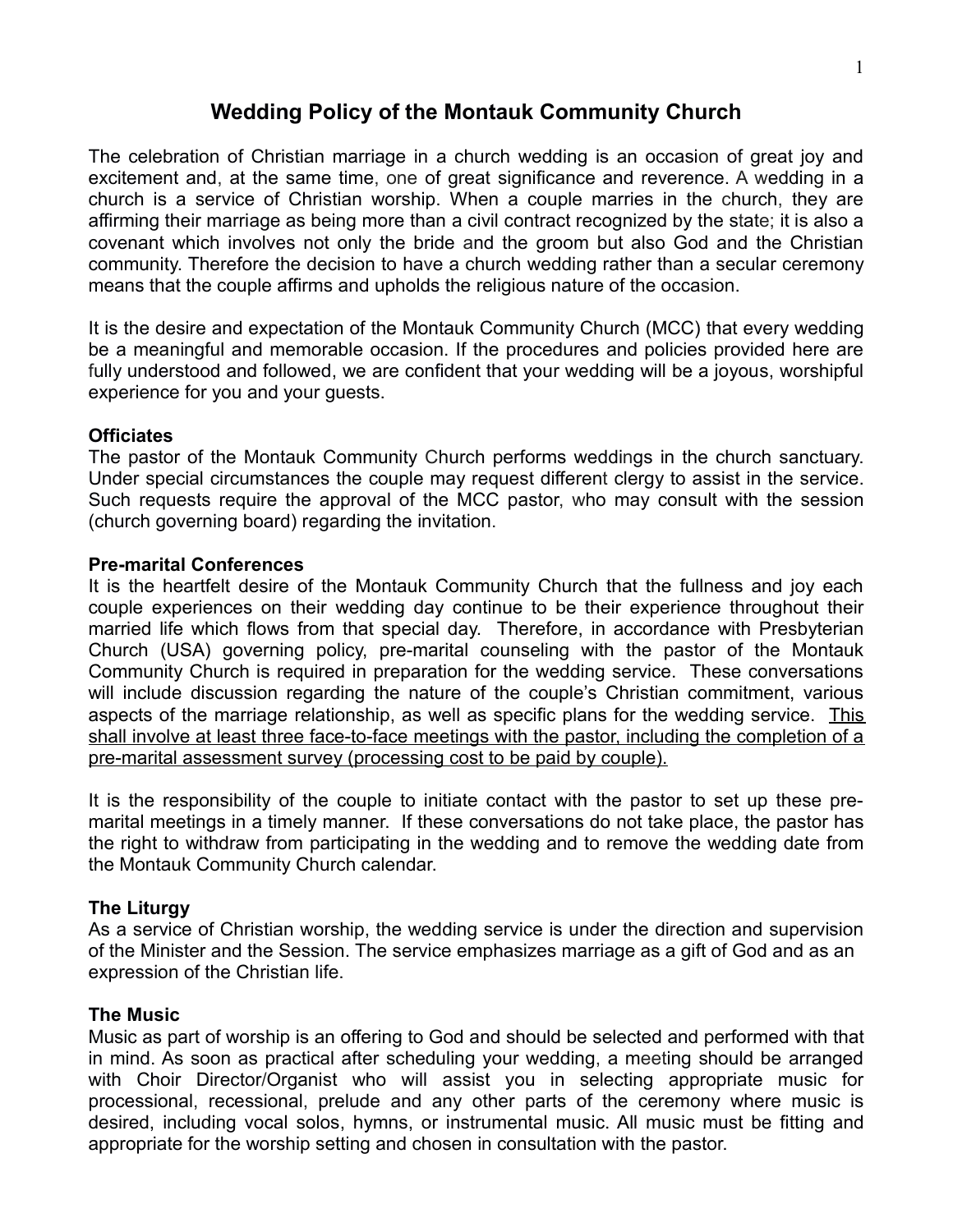The Choir Director/Organist of MCC generally provides musical accompaniment for all weddings held in the church. Other qualified organists or other musicians may play with the prior permission of the pastor. I

## **The Rehearsal**

The rehearsal date and time will be confirmed along with the wedding date. The time of the rehearsal should be set with the location of the church, traffic conditions and out-of town arrivals taken into account. All participants in the wedding party should attend the rehearsal and should be at the church at the designated time. Wedding rehearsals should be conducted in a prompt and timely fashion. Normally, one hour is needed for the rehearsal.

## **Marriage License**

A marriage license is required by the state before a wedding may be performed. Contact the courthouse in your county of residence well in advance for information on obtaining your license.

The license and the return addressed envelope provided by the county must be delivered to the officiating pastor at, or prior to, the wedding rehearsal. The pastor will not perform the ceremony if he/she does not have the marriage license in hand.

The officiating pastor will complete and mail the official copies and give the couple a personal copy. The county will provide you with instructions on obtaining a certified copy.

## **Church Facilities**

The Sanctuary seats approximately 90 people.

Access to the facilities

- 1. The church will be open three hours before the ceremony and up to one hour following the end of the ceremony.
- 2. The church will be open no more than two hours for the rehearsal, beginning one-half hour before the scheduled starting time.
- 3. If a reception is held at the church, the facilities will be available for a maximum of three hours following the wedding ceremony. I
- 4. Florist, caterers, photographers, and other members of the wedding party should be made aware that, other than the times indicated above, our facilities are open only during regular office hours (9:00 a.m.- 1:00 p.m., Tuesday and Thursday).

## **Church Sexton**

It is the responsibility of the church sexton to have the facilities open at the designated times, provide for proper heating or cooling, and clean and close the facilities following the service and reception (if held at the church).

## **General Rules Regarding Care and Use of the Property**

- 1. No alcoholic beverages of any kind may be served or consumed on the church premises.
- 2. Smoking is not allowed in the church buildings.
- 3. Bird Seed is safer than rice, and best kept outside. Balloon releases are illegal.
- 4. All decorating of the Sanctuary and reception area (if applicable) must be approved.
- 5. All equipment belonging to vendors should be picked up immediately following the wedding ceremony. Montauk Community Church cannot assume responsibility for any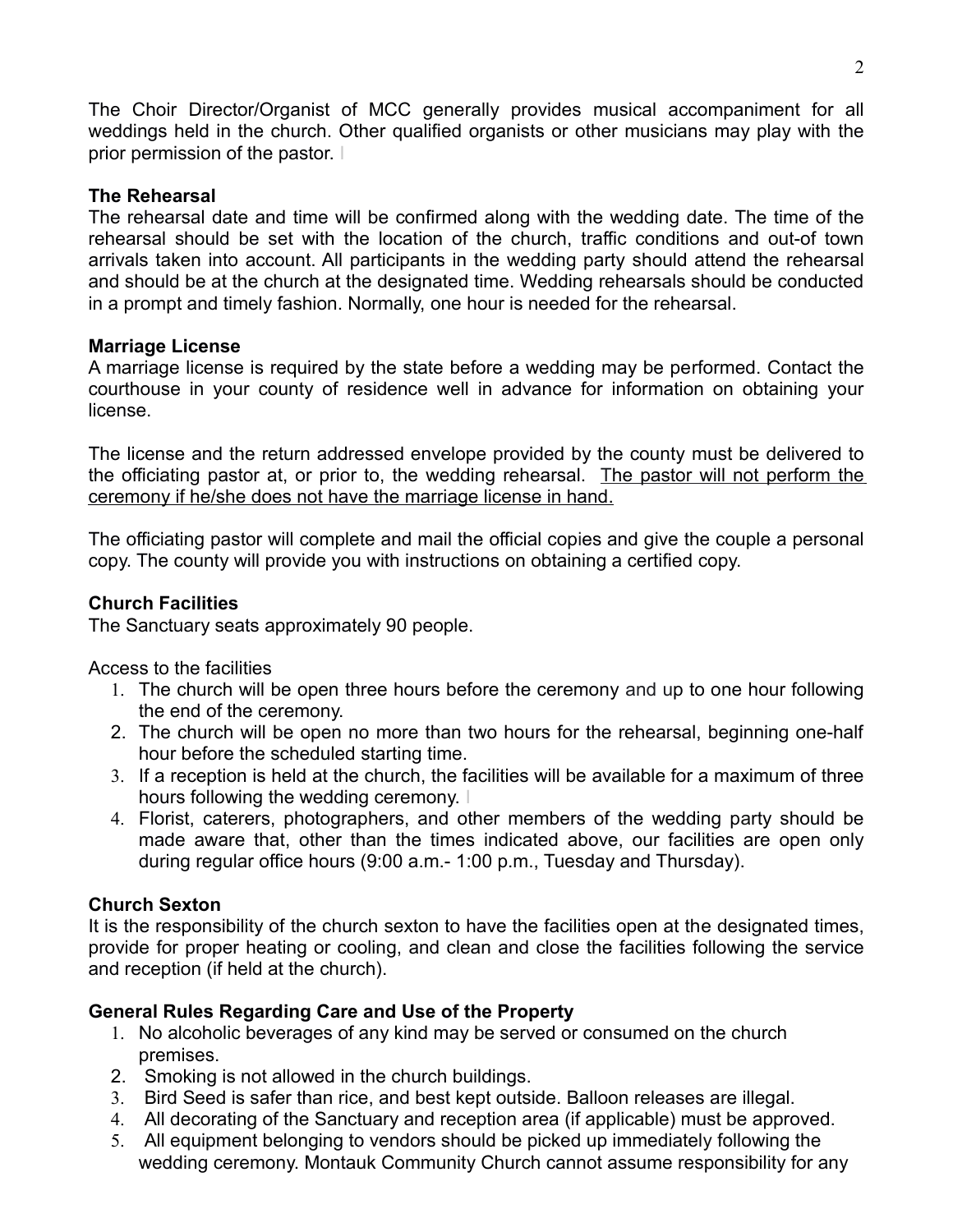equipment left at the church. If the flowers are to be offered for use in the Church on the following Sunday, please notify the pastor as soon as possible.

- 6. Decorations must be in accord with the following rules:
	- a. No nails, tacks, tapes or other(means shall be used to attach flowers or other decoration to church furniture, walls, or fixtures.
	- b. Christmas and other seasonal decorations shall remain in place, and you may enjoy them for your ceremony.
	- c. The wedding party is responsible for informing the florist of these policies.
- 7. Photography and/or Videotaping Since the marriage ceremony is a worship service, the following rules must be observed:
	- a. Photographs and video recordings are allowed as long as they do not interfere with the ceremony Flash cameras and special lighting are prohibited. Videotaping is limited to a stationary position
	- b. Photographs of the wedding party may be made prior to the ceremony or immediately following the ceremony, in which case the wedding coordinator will direct the wedding party back into the sanctuary for pictures.
	- c. Pre-service photography will be concluded thirty minutes prior to the beginning of the service so that the prelude may begin.
	- d. It is the responsibility of the wedding party to make sure that these policies are completely understood and that the photographer understands them as well. A copy of these policies should be given to the photographer.

# **The Reception**

Wedding receptions may be held in Fellowship Hall. If held in Fellowship Hall, the wedding party will be responsible for catering the reception. The church kitchen will be available three hours before the wedding service for set up. Alcoholic beverages are prohibited on church property and no smoking is allowed within the church building. The Fellowship Hall must be left as it was found. The church will not accept responsibility for receiving the cake or any other items.

**Parking** is available in the church lot.

# **Cost and Fees**

# **MCC Member Fees:**

For active members or children of active members of the MCC the use of our sanctuary and guidance of our pastor are natural extensions or our pastoral ministry. Any gift for the pastor is at the discretion of the bride and groom. However members must pay the organist fee of \$175 and a custodian's fee of \$75.

**Total fees for Members - \$250**

## **Non-Member Fees:** Pastor: \$250 Non-members use of the Sanctuary: \$200 Organist \$175 Custodian: \$75 **Total fees for Non-members: \$700**